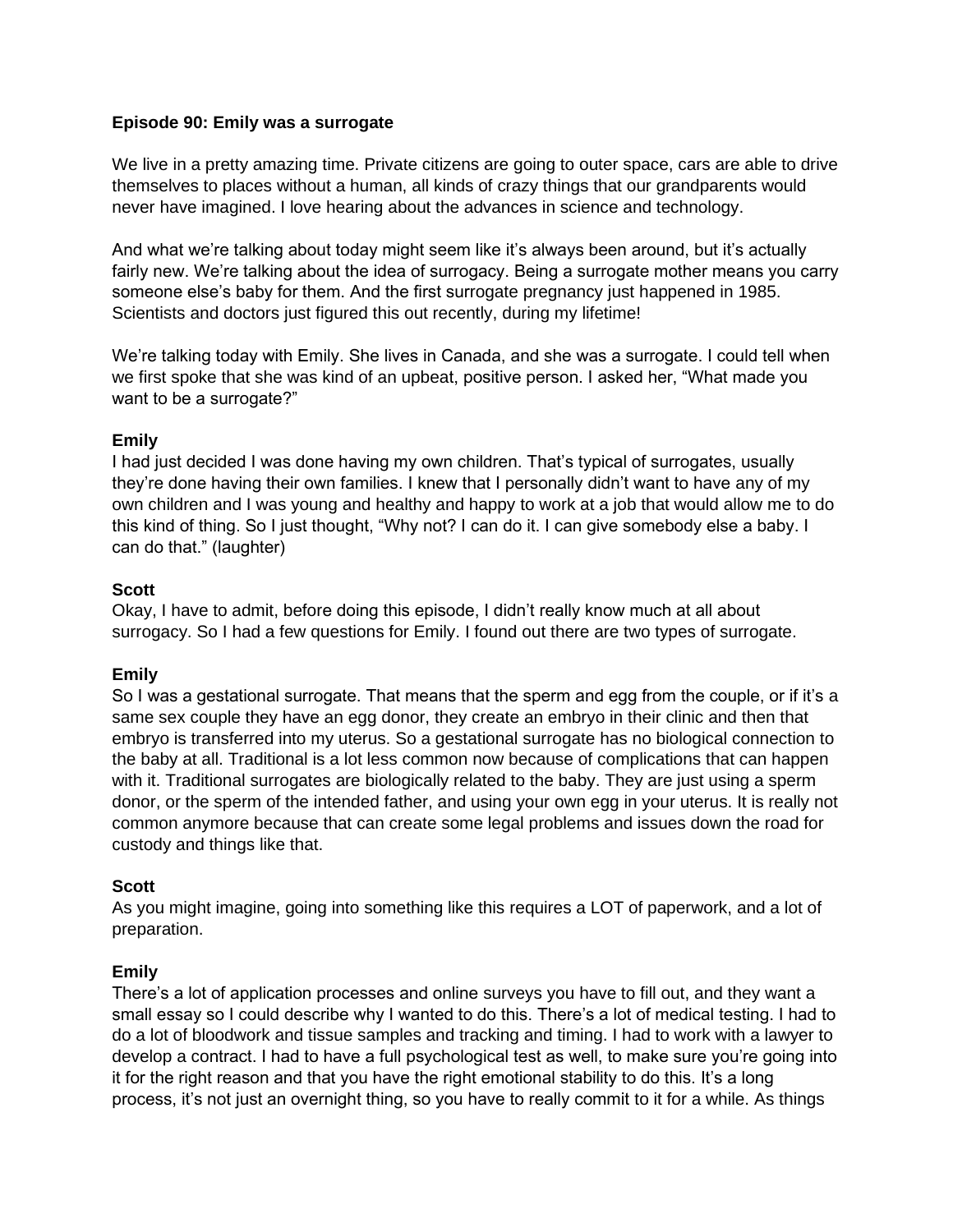progress and you start getting closer to a transfer, there's a lot more testing, there's a lot more blood work and urine testing as well. I had to do a few internal tissue samples to figure out what day would be the very best possibility of a successful transfer.

#### **Scott**

That just sounds like a whole lot of work – not to mention having to be pregnant for 9 months. So with all of that, I wondered, what does Emily get for all of her effort? I mean, does a surrogate get paid for doing this? Well, it depends on where you live.

#### **Emily**

I'm in Canada. Here in Canada it's illegal to be paid, you cannot be compensated for being a surrogate. It has to be considered altruistic, there can be no compensation. In the United States, typically they are compensated, from the research I've found, between 50 and 80 thousand for a surrogacy.

So today, we're going to chat with Emily as she takes us on this journey of when she decided to be a surrogate mother for a young couple there in Canada. She had never done this before, but she had some basic expectations of how it was supposed to work. But what actually happened was not what she expected at all.

\_\_\_\_\_\_\_\_\_\_\_\_\_\_\_\_\_\_\_\_\_\_\_\_\_\_\_\_\_\_\_\_\_\_\_\_\_\_\_\_\_\_\_\_\_\_\_\_\_\_\_\_\_\_\_\_\_\_\_\_\_\_\_\_\_\_\_\_\_\_\_\_\_\_\_\_

#### **Scott**

\_\_\_\_\_\_\_\_\_\_\_\_

The couple was Sarah and Brady and they had applied to the agency and you had applied to the same agency and that's how you got connected?

## **Emily**

That's right yep. The agency is called Surrogacy in Canada Online. They had applied and were already part of it, and had been for a number of months. Similar to most couples or singles who are on there, they wait for a pretty long time. Then I had applied and they were one of the couples that reached out to me after my profile went live. We just emailed back and forth and told a little bit about ourselves and where we were at in our lives and what we were looking for. They explained to me why they were looking for a surrogate and I talked about why I wanted to be a surrogate. That lasted probably a month or month and a half of just chatting back and forth. Then we decided to meet. We went for coffee so they came to my hometown. I chose a couple that is in my province of Ontario, they weren't international. International surrogacy adds a different spin on things, so it was nice that they were able to come to me and be there for a lot of the important things. Anyway, they came to me and we met for coffee and chatted and it was great. We chatted for a couple hours and they were lovely and wonderful so right away I just wanted to give them all the babies. I just wanted to- if I could make a baby overnight I would've and given it to them. They were just wonderful, wonderful people.

## **Scott**

That's got to make a big difference when you feel so comfortable and have an emotional bond with the couple.

#### **Emily**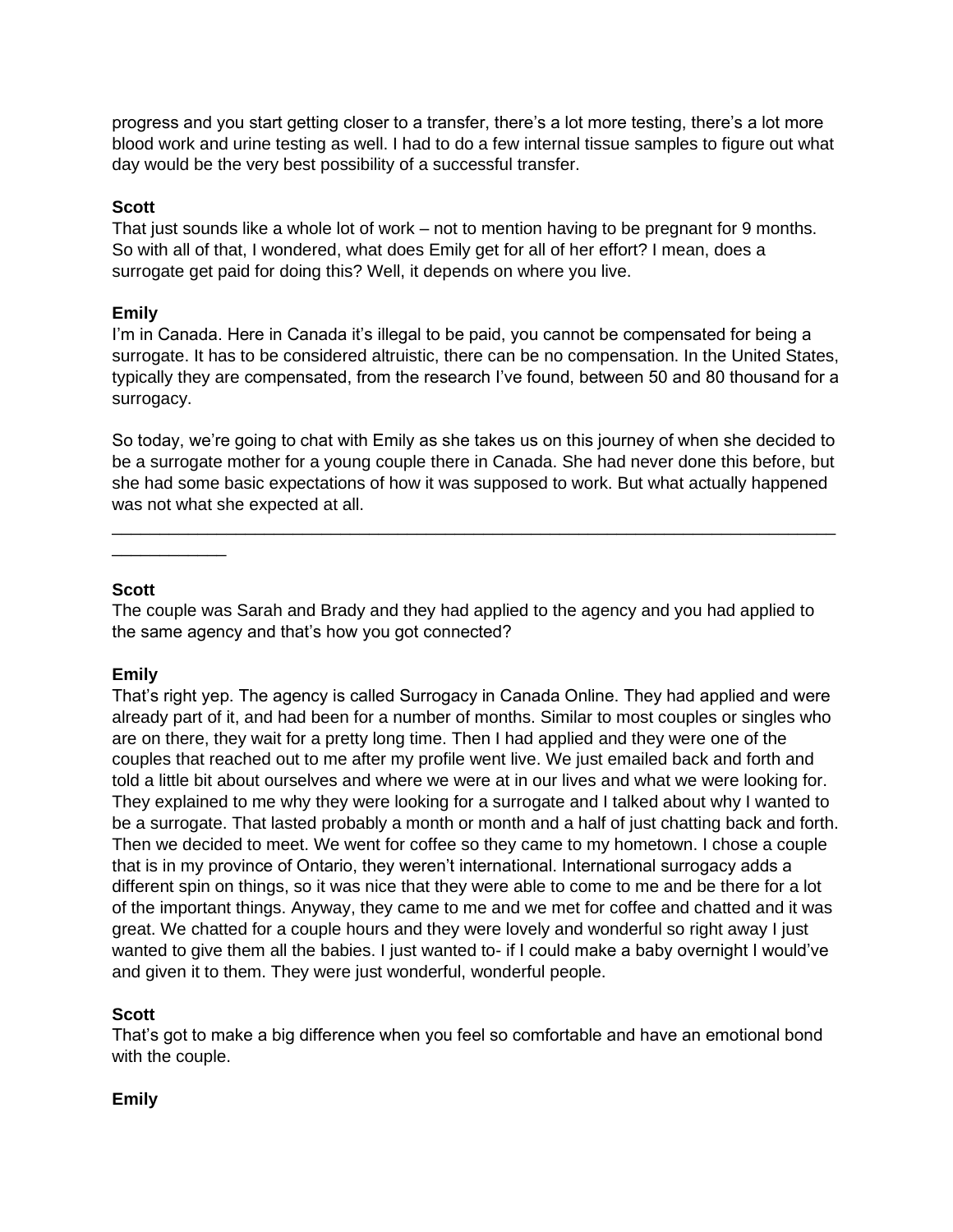Yeah for sure. I think it would have been a lot tougher, especially to go through the whole process, if you weren't close. I think it would be a lot tougher to be not so close.

#### **Scott**

So what was the routine? Once the pregnancy began, how often did you go for checkups, how often did you meet with them? What was your process there?

#### **Emily**

I'll start a bit before the pregnancy. So in order for me to get ready to be pregnant, we kind of had to trick my body into getting all the hormones ready. I had to take a number of different hormone medications, shots and pills everyday, just a lot of different medications in order to get my body ready to receive the transfer. I did that for probably 2 or 3 months, and then we did the transfer near the end of May. Luckily, the first one was successful, which in surrogacy isn't always common. Sometimes you have to try a few times before an embryo implants. Luckily with me it happened the first time and all the days they did the test and predicted when to do it, it worked. It took about 10-14 days to get a positive pregnancy test. Probably 6 or 7 days straight I was peeing on sticks and sending pictures to the parents saying, "I think I see a line! I think there's one there!" (laughter) After that there was a lot of going back and forth to the fertility clinic in their hometown, which is about an hour and a half away from me. I would go there probably once or twice a week minimum, so that they could do all the blood work, monitor everything, and do a lot of ultrasounds. They do many more ultrasounds than a typical pregnancy would have just because they want to make sure and keep an eye on everything. I stayed with the fertility clinic in their hometown, working with their doctors, for about 3 or 4 months, through the first trimester and a little bit beyond. After that, once the 12 weeks hits and the first trimester is over, I can stop taking all of the shots and medications because your body has accepted and you can continue on. By this point, your body is producing the proper amount of hormones to keep the baby growing strong. So I didn't have to take the medications anymore which was nice. I had been taking needles in my butt for about 5 or 6 months, so I was over it (laughter). There were a lot of needles.

#### **Scott**

Happy to be done with that huh?

#### **Emily**

I was happy to be done with that yeah. So that happens at the end of the first trimester, then I can stay in my hometown and get my own OB/GYN and I'm able to continue my appointments with them. It's still more appointments than typical. I was seeing them probably every two weeks for the majority of the pregnancy. I had quite a few ultrasounds as things were going on, just to monitor everything. After the first trimester it progresses more or less like a typical pregnancy, other than the amount of appointments you have to go to. There are no more needles or medications, your body is ready to go and is doing the right things; growing baby strong and giving all the nutrients. You just kind of hang out with the baby, sometimes watch Netflix (laughter) and you go to appointments.

Our due date was February 5th of 2020. I ended up delivering on February 6th of 2020 but I actually went into labor on the 5th, but I didn't end up delivering until the 6th. Still, it was pretty close. Up until that point, everything was great, everything was wonderful, all the tests came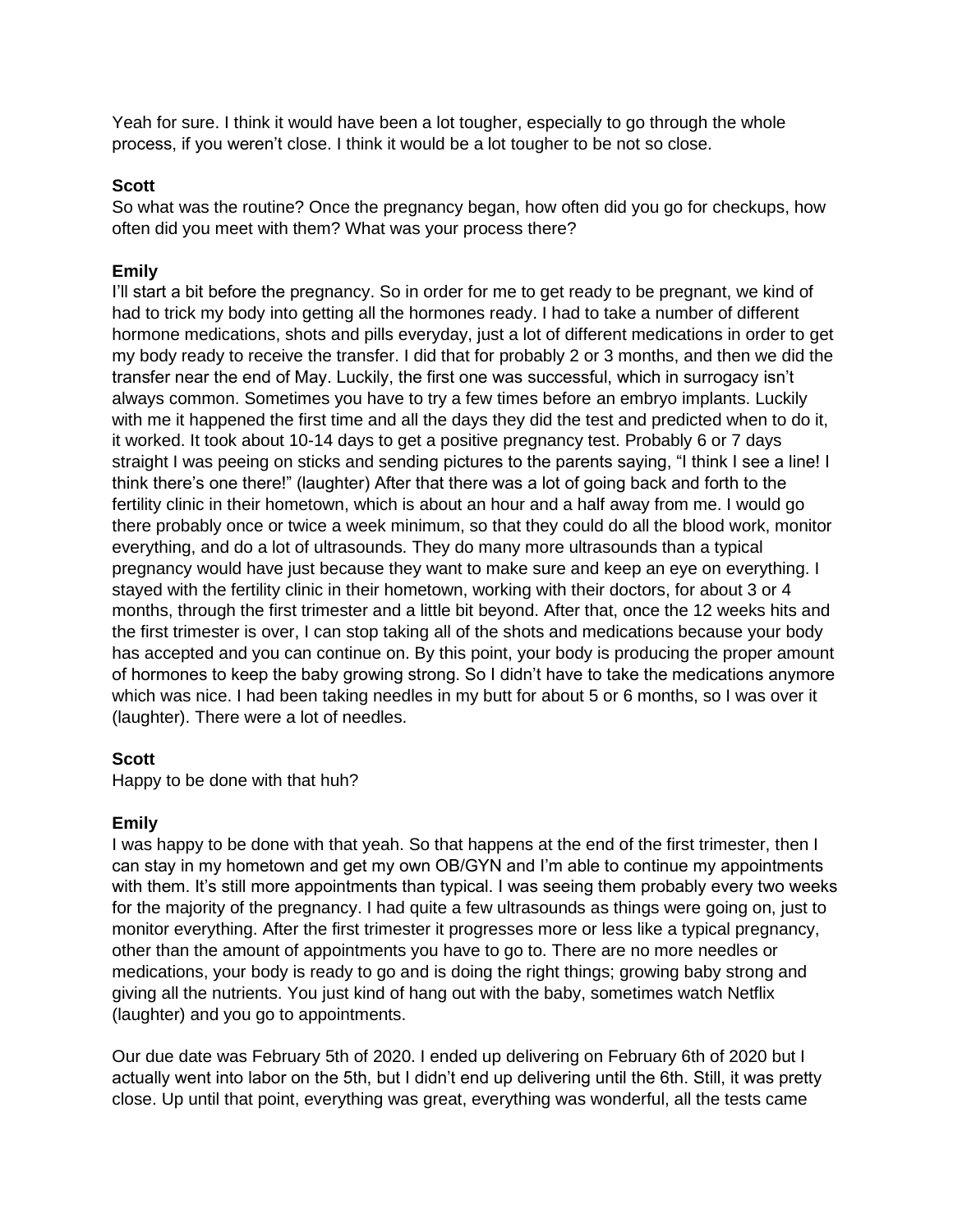back great. The baby was growing as he should be, he was checking off all the boxes, it was just a completely healthy pregnancy as it should be. All the appointments said, "Yep, everything's looking great." So on the 5th, I started feeling contractions and went into labor probably mid morning-ish. I kept an eye on the contractions, I was timing them, everything felt as normal as it was supposed to. I had already done it and it felt the same as when I was pregnant with my daughter. I called the hospital and told them, "I think it's time." I went in at 8:30 at night and the baby was born by 11:30 at night, just before midnight of February 6th.

# **Scott**

Did Sarah and Brady meet you at the hospital, or when did they show up?

# **Emily**

When we got there, we had to be assessed by a few different doctors. Once we knew for sure that yes it's time-- because we've all heard those stories before, sometimes you get there and the nurse says, "Well, you're only 1 centimeter dilated so maybe go home and relax, take a bath, do your things and then maybe come back." So I didn't want them to have to drive there if it wasn't time. We made sure it was time, then we called them. It was right at the due date so they had a bag ready to go, everything was ready. Then they got in the car, it was about an hour and a half drive, it probably took them about 2 hours to get there. Then when they arrived I was going into the OR for an emergency C-section. So they got there just as I was going in. Sarah was able to get her full set of scrubs on and she came into the OR with me and sat with me. She was right at my head right beside me. She was holding my hand and stroking my hair and just there for me the whole time.

## **Scott**

What was that conversation like while she was there?

## **Emily**

Ohhh (laughter). I remember her just constantly leaning over to me and telling me, "You're doing amazing. This is amazing, you're so amazing. Just keep on going." Just all kinds of really really supportive words and talking and she was just a really good calming presence for me. She made me feel like somebody was there with me the whole time. Even after her son was born, I remember having to look at her and say, "Go see your son! You don't need to stay here. Go see your son." So she said, "Are you sure?" I said, "Yeah yeah I'm sure. Go see your son."

## **Scott**

Why did you need an emergency C-section?

## **Emily**

When I came into the hospital and they hooked me up- for those who have been pregnant or had children they might know what I'm talking about- there's like a belt that goes around your big pregnant belly. Then there's kind of a little circular pad that sits on the top, and it's measuring what they call the variance between contractions. There's a strip that they print that's right beside the bed, it's a long- it almost looks like an ECG strip- it's a wave that's going up and down and up and down. So between contractions there should be a very large wave that shows baby's moving again and happy again. When uterus' contract the baby is all up in arms and isn't loving it, so once the uterus relaxes the baby should be able to relax as well and that should be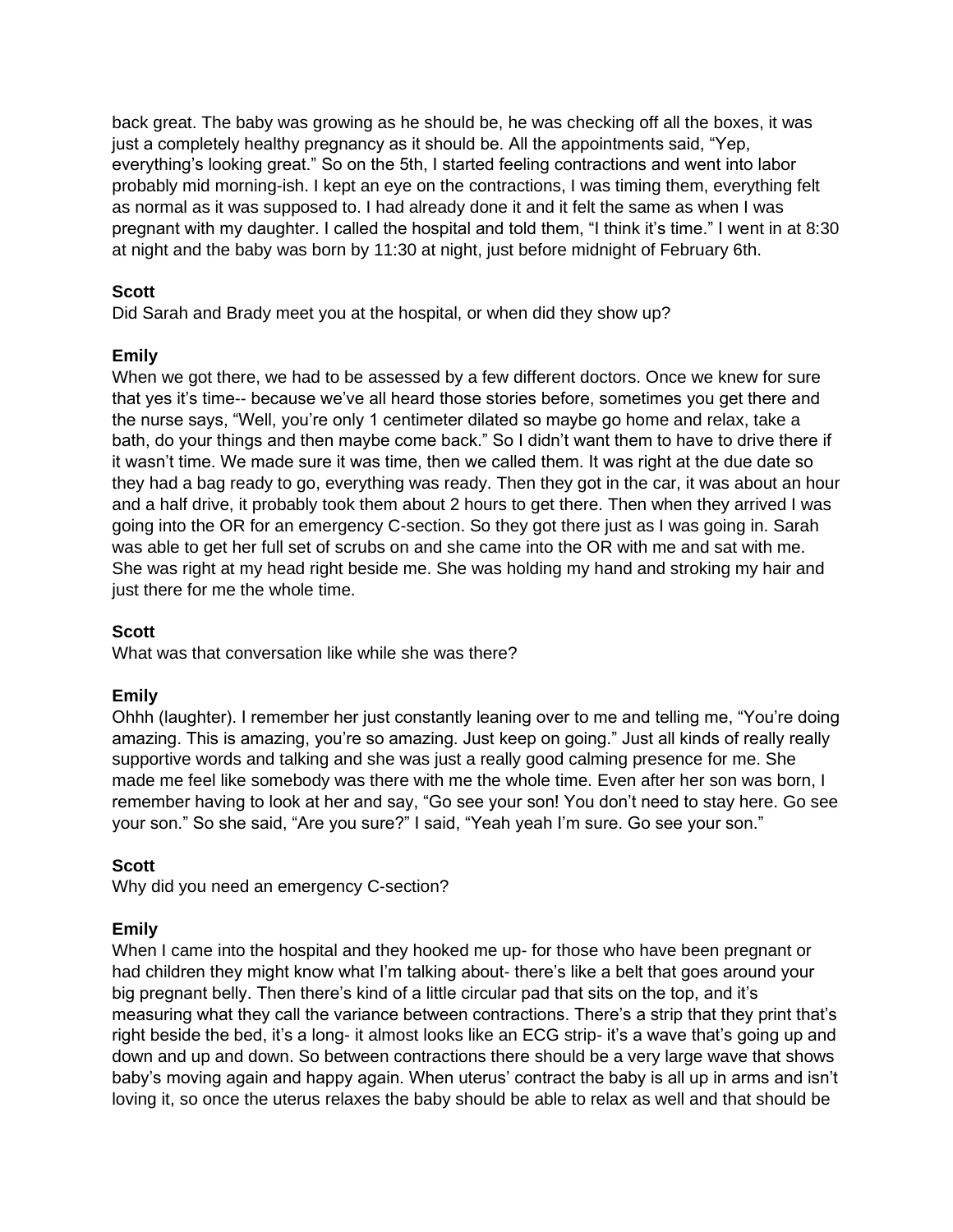a very big variance. However, when they hooked me up, there wasn't a very big variance. It was just kind of the same the whole way, whether I was in contraction or not. So they hooked me up and then tried to find the heartbeat, which instantly I was terrified and thought, "Oh my goodness, something is wrong." But they found the heartbeat and he was beating strongly at 150 to 160 which is normal. That was a moment of absolute relief and I thought, "Ok good! Oh my goodness. Oh my goodness."

They had different doctors come in, there was the resident, the student, and all the different medical doctor levels came in and were checking me out and telling me what they thought. A lot of people were coming in and saying, "Hmm that's strange. I'm gonna go talk to this other person and see what they think." There was a lot of collaborating on what they thought was going on. That took probably about an hour or hour and a half until they realized, "What is this and why is it happening." So they moved me into a delivery room. At this point I was still in just a regular check-up type of room. They were giving me an epidural, which was fantastic because with my daughter I didn't have an epidural. I lived in a small town and they didn't have an anesthesiologist on call, so it was nice. They had given me an epidural and were getting me ready for things.

They told me I was about 5 centimeters dilated and then they said they wanted to break my water, which hadn't broken yet, so they did that manually and they said that they found meconium in it. Meconium is like baby poop in utero, which is very very dangerous, because a baby can inhale it and then it gets stuck in their airways. However, that did not happen, they just noticed there was baby poop and that can sometimes tell us that the baby is in distress. So they noticed that and then with the problem with the variance they decided that they didn't want to wait for me to dilate fully to be able to have a vaginal birth, which is what I had with my daughter. They wanted to take me in for an emergency C-section. They felt that something was going on that was worrisome enough that they needed to bring us in and get the baby out.

## **Scott**

Did they give you all this information or were you just kind of left to wonder, "Wow I wonder what's happening?"

## **Emily**

They did. It helps that I work in healthcare, so I understood a lot of what they were saying even if they weren't talking to me. However, the staff did a pretty good job of trying to include me in what was going on and were very sensitive with trying to give me the information. So I wasn't just laying there, unable to move because of the epidural going, "What is happening?"

#### **Scott**

I would imagine they would-- it's kind of a balance they have to go with in keeping you fully informed versus telling you more than you need to know or having you go into a panic, which would not help anyone.

#### **Emily**

Yep, yep. I'm sure they've seen a wide variety of them. I'm sure they've given lots of info and the person was stone faced and I'm sure they've given little info and the person was absolutely freaking out, and all in the middle. It helps that I have healthcare knowledge already in my job,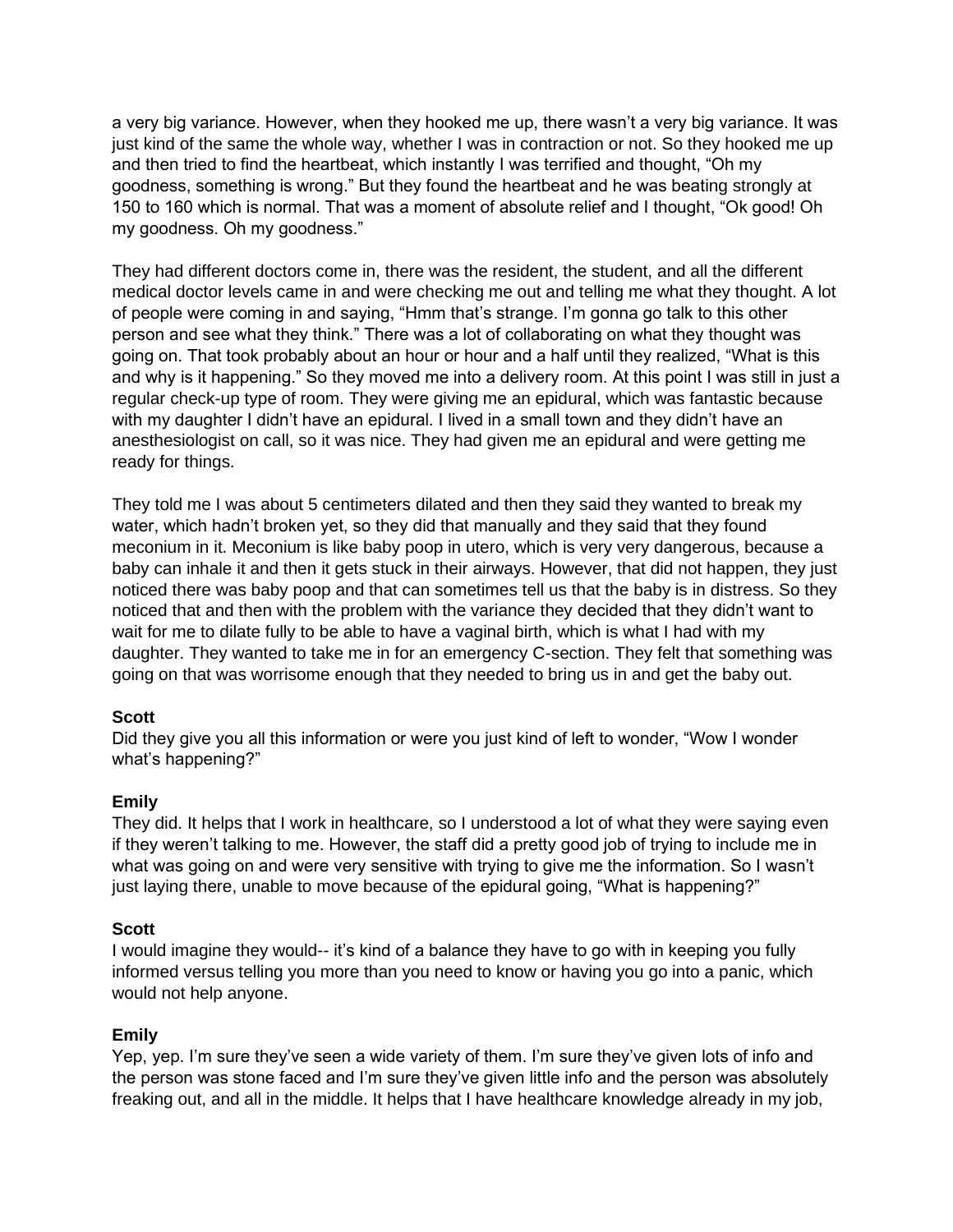so I could understand a lot of the things they were saying without requiring them to have to really come over and give me a full explanation, so that was helpful. It also helped that I had already had an epidural, because as soon as they decided to do an emergency C-section I would've had to wait longer to get an epidural if I didn't have it already. Luckily, they had already done that and I was more or less ready to go into the OR. We were trying to hold off and wait as long as we could to try to get either Sarah or Brady to be able to come in. I wanted it to be Sarah, but either one could've worked. We were trying and trying to wait but eventually said, "Nope, we've gotta go. We've gotta go." Luckily, they got there in time.

So they brought me into the OR and there was a big team of people. I remember laying there and they set up a big curtain, so you can't really see what's happening. Also you can't really feel your body, but at the same time I remember feeling like somebody was grabbing me hips or my waist and rocking me back and forth violently almost, I don't know why. They were cutting obviously and opening and getting the baby out, but it just really felt like someone was grabbing my hips and rocking me back and forth. I was laying there and Sarah was sitting beside me and holding me hand. Then they got the baby out and we heard him make a couple squeaking noises, and I remember looking over at the clock in the room and it was between 11:30 and midnight, and I turned to Sarah and I said, "February 6th." She said, "Yep, February 6th. February 6th is his birthday." We both kind of had a little smile and a couple tears, then I had to tell her to go see her son.

The NICU team was in the room, they were waiting for the delivery. There were 5 or 6 of them as well, and there were a lot of people in this room. The NICU team was there and waiting because of the meconium, or baby poop, in my water before it broke. Also because of the not big enough variance, they were there waiting, then when they took him out and they brought him over, the NICU was doing their thing. We could hear him making noises, so in my head I'm thinking, "Wow, I did this! I did it! There's a baby over there making noise." He wasn't crying but he was cooing and making some noises we could hear. The nurses came over to me and said, "We don't want him to cry, because of the meconium. They want to be able to suction out his airways before he were to take a big breath or cry." So in my head that made total sense why he wasn't crying, I was just like, "Yeah totally. Do your thing." They were saying, "We're gonna clean him up and take him over to the NICU for assessment." So they did, they cleaned him up and Sarah went over and saw him for a minute. Then Sarah came back to me for a minute and gave her a push and said, "Go be with your son." So she did and then they stitched me back up and I went back out to the recovery room there. I remember seeing Brady. Brady came over to me, and I couldn't move still because of the epidural; but came over to me and gave me a big hug and was crying saying, "Thank you so much. Thank you. Thank you. Thank you."

At this point nobody knew anything bad was happening at all. We all just kind of thought, "Oh yeah there was meconium and he needs to be assessed by NICU." Even in the delivery room, everybody gave us the sense that this was normal and he was fine and would just go over there for a day and then be fine.

#### **Scott**

And that's comforting because they see it everyday.

## **Emily**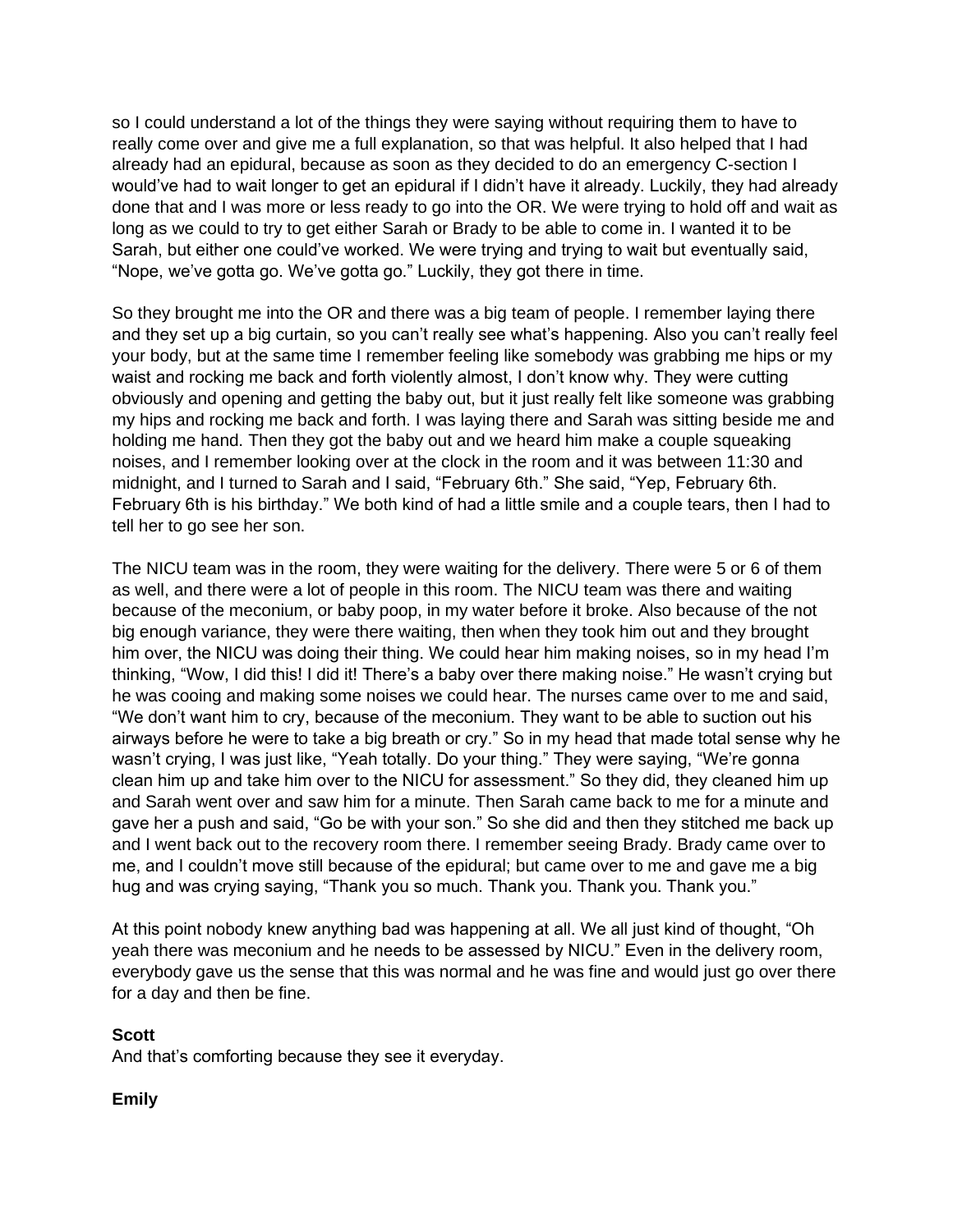Right, exactly. We were at McMaster hospital, which is a children's hospital. If there's anywhere else in the province other than Sick Kids in Toronto, it was them.

## **Scott**

Did Sarah and Brady know ahead of time that it was going to be a boy?

## **Emily**

They did. We did a private gender reveal, so they came to my OB appointment after I had done an ultrasound. We asked them to put it in an envelope and seal it, and so they gave me the envelope. I don't know if you've ever seen the gender reveal where it's powder? So there's either a pink or blue powder, and you might throw it in a ball or a pinata or something like that.

## **Scott**

Gender reveals are becoming more and more creative these days from what I can see.

## **Emily**

Oh yeah there's some amazing ones I've seen online. It's a big deal. Anyway, they asked me to- - they had one pouch of each powder, and while we were in the hospital I went into the big hospital bathroom in the lobby and opened the envelope. I found out it was going to be a boy, so I took the blue powder and put it in a little football they had. Brady really likes football, so they had a little football that I put the powder in and sealed it all back up and then I threw out the pink stuff and made sure there were no lingering powders anywhere. Then they took that home and had their own little private gender reveal, just the two of them. So they knew that it was going to be a boy.

## **Scott**

That's awesome. Did they pick out a boy's name ahead of time?

## **Emily**

Yeah, they did. They struggled a little bit. They had a few options but the ended up naming him Sam, after Brady's grandfather.

#### **Scott**

They're both at the hospital, you're recovering, and how is little Sam doing?

## **Emily**

Sam was not doing well, unfortunately right from the beginning. I didn't find out any of this until the next morning, but that first night he was having multiple seizures, he couldn't hold up his own weight, he wasn't really making noises; he wasn't really doing the things that baby's should be doing. So they decided they wanted to try hypothermic therapy, which with brain damage sometimes can be helpful. If you can drop the temperature of the brain it can slow and sometimes reverse the damage that's been done to the tissue. They had done an MRI prior, and had found that Sam had HIE. Which stands for Hypoxic Ischemic Encephalopathy. Hypoxic means lack of oxygen, ischemic is lack of blood flow, and encephalopathy is in the brain. It's a rare thing that happens and most of the time it's quite mild, but it can lead to things like cerebral palsy in severe cases. So they had determined that at some point in the 24 hours of me delivering Sam, or the emergency C-section, something had happened and the blood flow to his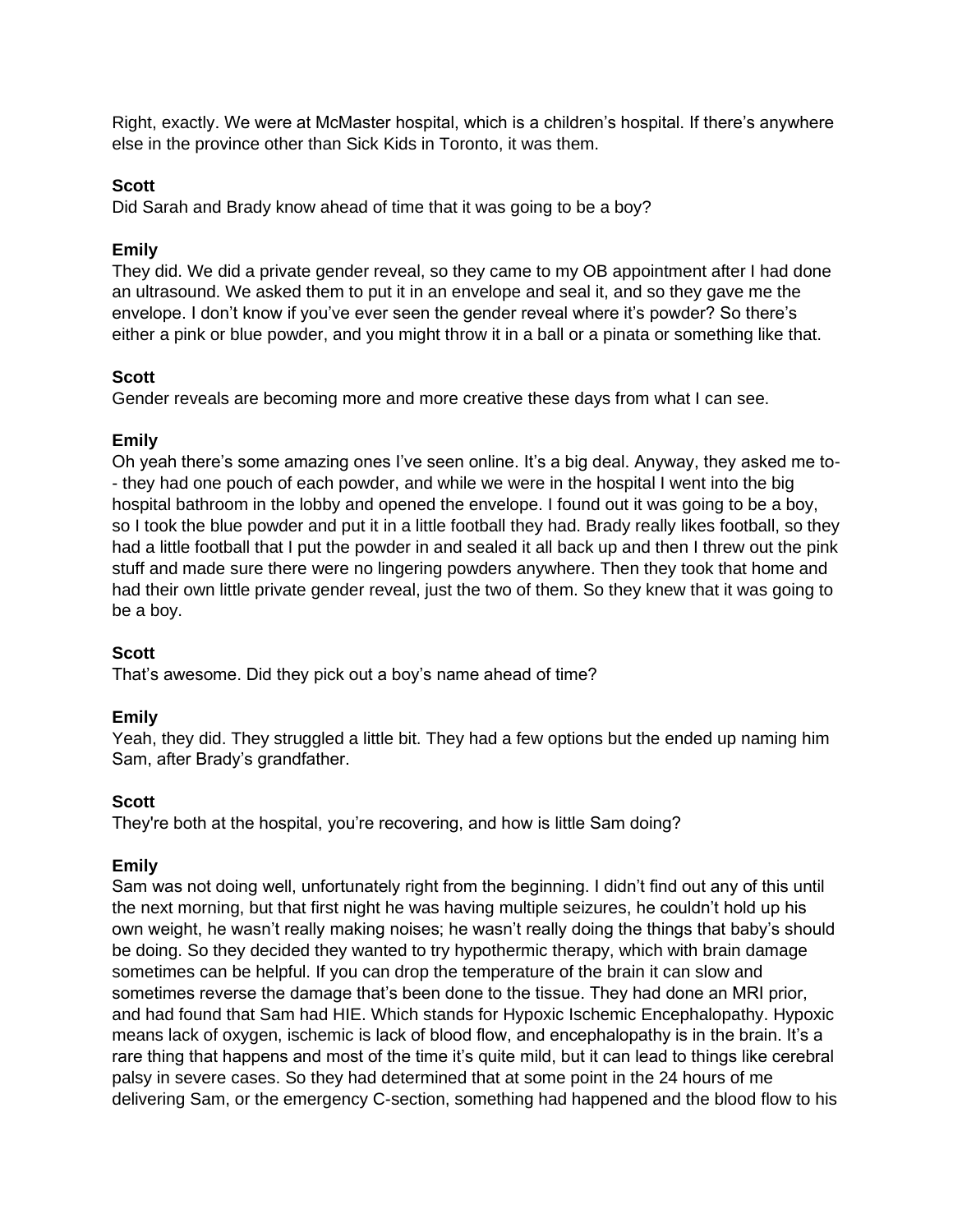brain was severely diminished. He wasn't getting the proper amount of oxygen to his brain, so the tissues were actually dying in his brain in the last 24 hours while I was in labor.

The first night they determined this and put him in hypothermic therapy. There was a large neurological team involved in his care. He was put in hypothermic therapy and luckily his mom and dad were still able to touch him and kind of bond with him in that way. They do this therapy for 72 hours. Then they slowly start to warm the baby back up, and then they do another MRI to see where the brain is at, what the tissues are looking like, and if there's activity. While this is all going on, they're in the NICU, and I'm in the mother's delivery ward in my room being told what's going on. I remember the next day, I was visited by a social worker named Carla, who was fantastic and lovely. She had been involved in our case before Sam was even born because it's common for the hospital to have a social worker involved in a surrogacy situation; just so there's somebody involved for the hospital and everybody's sake. She came into my room and she was so kind. She was telling me about the struggles through the night and what was going on with Sam and what the plan was. I think after that, I remember laying in the hospital bed and I was sobbing for hours. That night I couldn't sleep. I remember laying in the hospital bed and just staring at-- you know those hospital clocks that make so much noise and tick so loud. I remember laying there and watching the clock, watching the seconds go by, because that's all my brain could do. I couldn't think or function or anything, I just had to watch the seconds tick because then I was doing something. I couldn't think about what was happening; I just couldn't do it.

# **Scott**

There was so much time, this hypothermic treatment is 3, 24 hour, periods of everyone just waiting.

## **Emily**

Yeah the worst 3 day wait ever. You just hope and pray and hope and pray that it's going to give us some results and that something good will come out of this. It was a long 3 days. Brady and Sarah were staying at the Ronald McDonald house, which was right across the street. I'm not sure, do you guys have that in the states?

## **Scott**

Yes.

## **Emily**

Ok, so we had one right across the street from that hospital, because it's the children's hospital, and they were staying there. That company and that organization was just fantastic, they were amazing. I was never over there but I heard a whole lot of the things that Brady and Sarah were saying. They had all the good things to say about them which was wonderful, especially since they were out of town. So to have a place they could stay at right across the street so they could be there with their son was really amazing. They were able to stay there while it was all going on and I was being monitored and was kept in the hospital a couple days longer than typical, I think just because of what was going on. Sam was born late at night on a Thursday, so then on Saturday and Sunday, the social worker wasn't there, the specialists aren't there to deal with that kind of thing. So they had me stay until Monday to talk to the social worker again and have a plan going forward of what was going on. I was released from the hospital Monday and went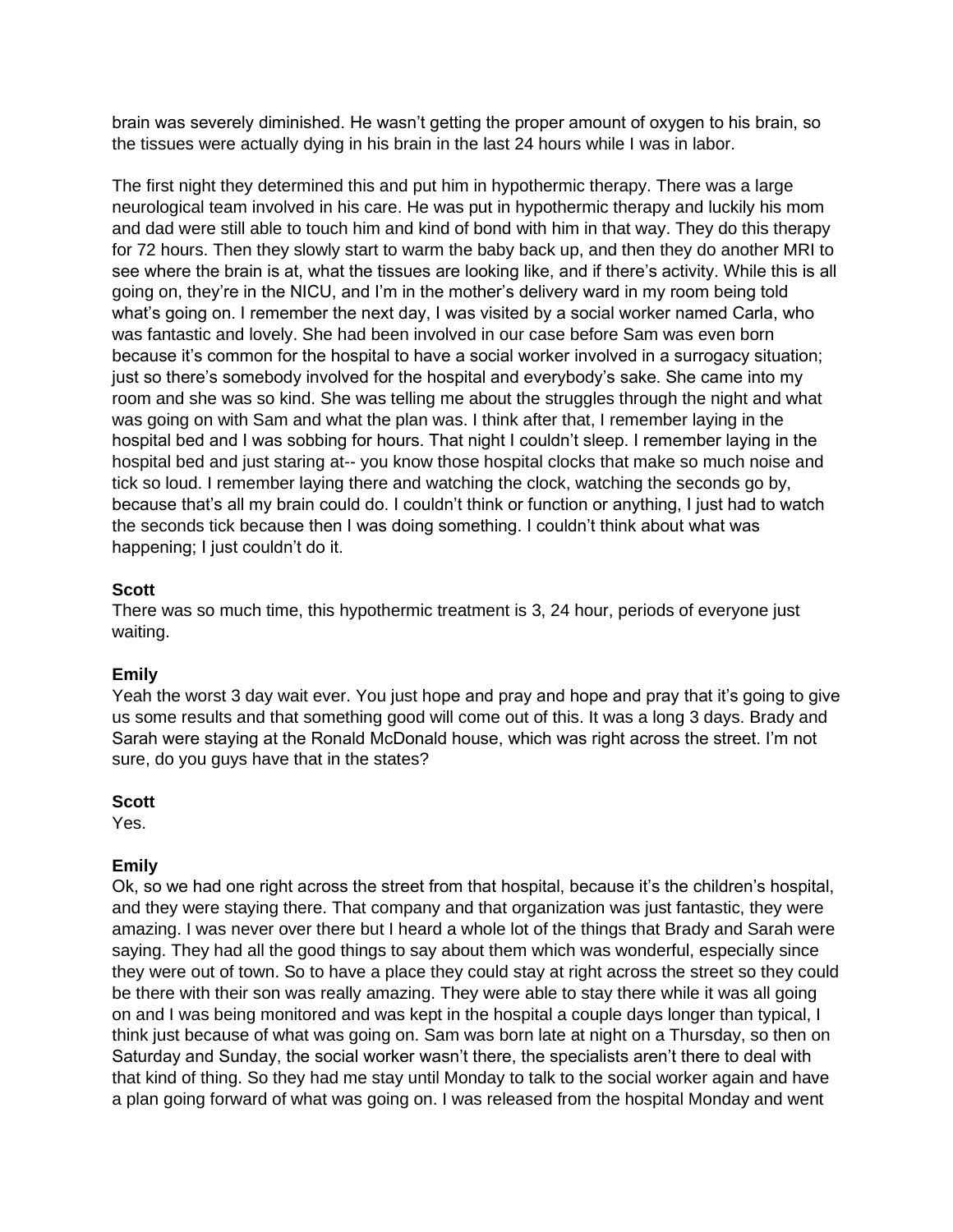home still unsure of where this was going to end up, how this was going to go, what was going to be the result of the cooling therapy. I was still in touch with Sarah and Brady. They came to see me a few times while I was in the hospital. They'd come over and talk to me and give me updates and tell me what was going on. Once I left the hospital they were texting and calling and just keeping me up to date as best they could.

Monday was when they took Sam off the cooling therapy, it was finished. Then they started to warm him back up again. So Tuesday he was back to normal body temperature and they did another MRI. Then Sarah and Brady met with the entire neuro team and the NICU team. I was told there were about 10 doctors in there as well as a social worker and OB and all the people that were involved in his care. Every single one of them recommended termination. Not one of them thought that he would be able to survive. They thought that his injuries were just too severe and his quality of life would not be very good. So mom and dad had a pretty hard decision to make, deciding what they were going to do, and what that was going to look like if they were going to try to raise Sam or not given his extensive brain damage. That was Tuesday. From that point on I didn't talk to Sarah or Brady for a few days. It was mostly the social worker that I was in contact with for a few days. She was the one that actually told me that Brady and Sarah had decided to take Sam off of his supports and let him pass away. So they did that. They took him off, and they got 36 hours. They tell me sometimes that they got 36 hours of the best baby hugs and snuggles they've ever had. They got to hug and snuggle and be with Sam for 36 hours. After that he passed away a week after he was born, it was 7 days later.

## **Scott**

It was the social worker that brought you that news?

#### **Emily**

Yeah, and I understand. They were just so consumed in their own grief and what was happening with them at the hospital. I totally get it and understand. Carla was the go between for a couple days for them and me. It was just easier for them to have her do that as opposed to-- they're trying to spend the last few hours with their son, but then the responsibility of having to deal with me, it wasn't-- it was good that the social worker was involved. I had people that were there with me and able to give me support. My parents had come from out of town and were helping me with my daughter and they stayed, after I got out of the hospital, for 4 or 5 days to help me. I had also just had major abdominal surgery so I couldn't move around too much and I couldn't walk too much, so they stayed and were a very big help. Mostly they were able to keep my daughter occupied, take her out and play games with her, those kinds of things. I also had my boyfriend there with me. He had been through this with me the whole time. He spent every moment at the hospital with me, he experienced the loss with me, he was there the whole time. Then my daughter, she was really amazing too.

## **Scott**

No doubt your family felt bad for Sarah and Brady, obviously, as well. But you're their actual family, they would want to do what they can for you.

#### **Emily**

Yeah, yeah. There was a lot of heartache and just feelings of grief and loss all around, for so many people. I felt terrible for Sarah and Brady because through the whole surrogacy journey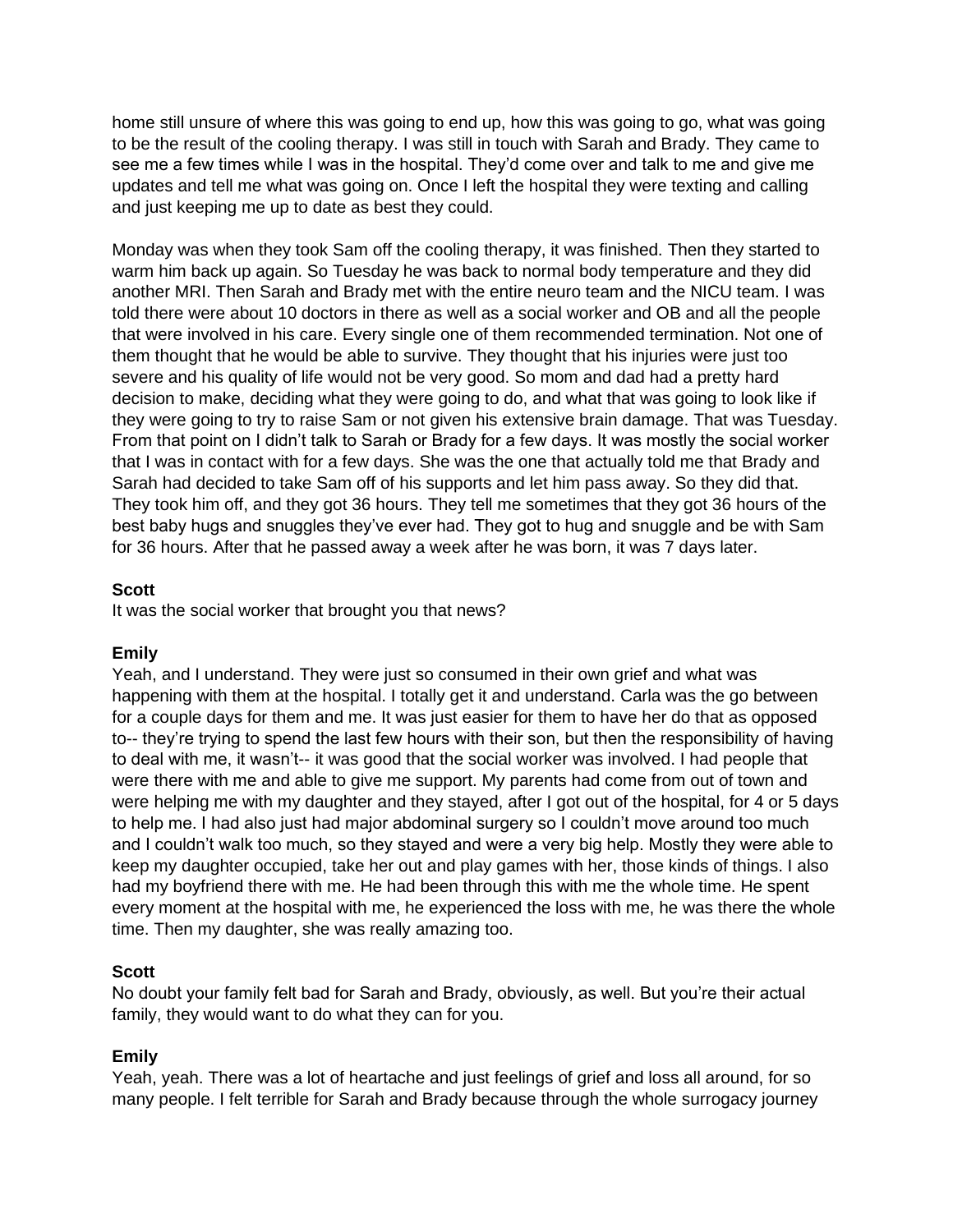that I had with them, they didn't get their family or friends involved because of their past loss. Their family and friends had been involved in that pregnancy and loss and it was too devastating for the family, everybody was so sad. So when they decided to do their surrogacy journey, they didn't tell many people because just in case it didn't go as planned they didn't want to upset their whole family again. I remember the first couple days really being concerned that they were alone and didn't have anybody there with them. Luckily, Carla had told me that they called a couple family members and there were people there, so that made me happy and was comforting.

#### **Scott**

I saw on your Instagram, one of the things that you wrote was, "I'm sorry I couldn't do better for you." Did you feel any sense that you were at fault at all?

#### **Emily**

I think that- it's funny as soon as you say that I start crying -the amount of guilt that I carried for so long after that was devastating. For months all I could think about was what I did wrong and maybe if I hadn't walked my dog the day before or washed the dishes, just very irrational things in my educated healthcare mind. At the time, though, that's all I could think about. I did this journey that took 2 years and put so much time and effort into it and the one thing that I was supposed to be able to provide at the end of it, I couldn't. It was just devastating for so long. I was in therapy for quite some time. The first 3 months after Sam passed away was really tough. I remember there were days where I wouldn't get out of bed, I just couldn't. If I made it to the bathroom that was a big deal that day, I just could not function. I would get into the shower and then just sit in the shower for hours. I just couldn't function. It was awful.

Unfortunately at the time I had been dealing with some housing issues. My daughter and I had decided to relocate back to my hometown, which is a couple hours away from where we are now where my job is, and move in with my boyfriend and his kids at the time. 2 months after Sam passed, my daughter and I packed up our 4 bedroom house and put it in storage and moved in with them, and then a month later he kicked us out. It was really devastating, I just so wholeheartedly believed in that relationship and the support it had been giving me after Sam passed. It really felt like the whole world was pulled out from underneath me in a matter of months. I hit rock bottom after that. He kicked us out and I was too ashamed to tell my family or friends or anything, so I went to a hotel. We stayed there for 2 days and the second day I was there I tried to take my own life. It was a depressive state that I just can't even begin to describe. It was a dark hole, a pit with no ladder and quicksand below me. It was awful. Luckily I wasn't successful in that, and I spent some time in the hospital after that as I needed to. Then I started working with a couple more therapists, I already had a psychiatrist and a therapist I had been working with after Sam passed, and I just added more to my repertoire. In those moments in the hospital I felt so terrible, but I knew that I had to make a decision. I was either going to stay in this pit, or I was going to climb the mountain. It was one or the other there was no in between. I decided I was going to climb the mountain, and that was it I have not looked back. I have not looked back one time. I decided that life was worth living and I have my daughter, who would be devastated if anything ever happened. I regret the decision I had made and that could have possibly left her alone. Luckily I've had a lot of help since then.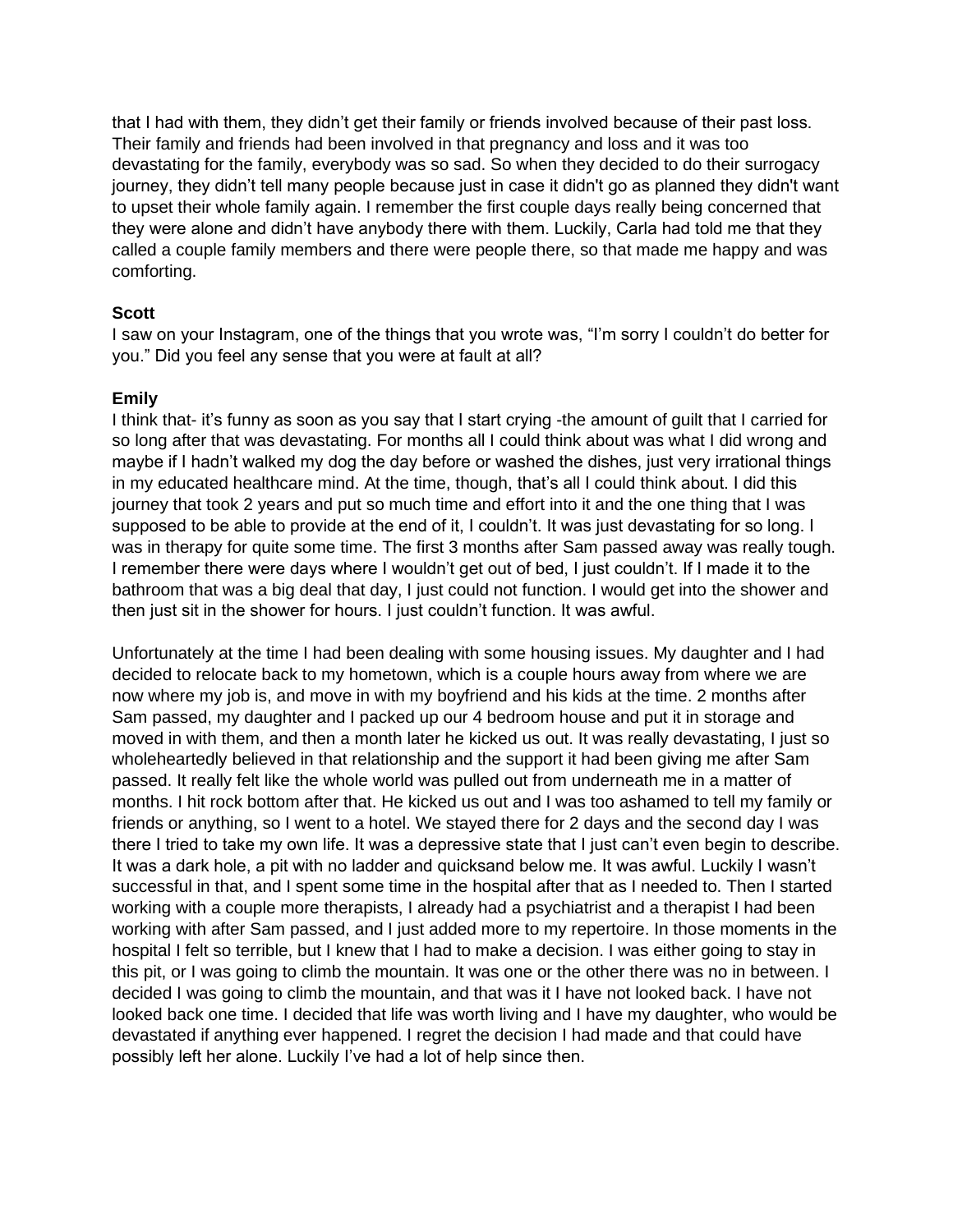One of the most devastating parts of it is when he kicked us out, his family and everybody that was involved, we never talked to them again. They disappeared and we never heard from them ever again. Not one of them. It's like they wanted to pretend that we didn't ever exist. Having gone through the loss of Sam, where he and his family were involved, then all of the sudden it was like a whole bunch of new losses. They were just gone, you don't talk to them, you don't see them. To this day I still have not ever heard from any of them ever again. It felt like a whole lot of losses on top of a devastating loss already. It was tough for me and my daughter.

## **Scott**

I've heard of other people who are diagnosed with terminal cancer, and prior to the diagnosis they had lots of friends, but after that they have some people, even close friends, that they never hear from again. It's so odd to me, but for those people that never contact the person again, is it because they don't know what to say or they don't know how to help? Maybe they want to help but they don't know how, and the safest thing is to just block you out. Is that why your boyfriend kicked you out of the house?

# **Emily**

I think, yeah. I mean it was a huge loss, I was a lot to deal with. As much as I thought I was trying as hard as I could, obviously his experience was different than what I thought it was or what was being communicated. I didn't know how bad it was. However, I think that he and anybody in those positions, friends of people who are going through something really really traumatic, like terminal diagnosis or loss, people are very uncomfortable with loss and trauma. Talking about these things can be very uncomfortable for them. I think human nature- not that I agree with this, I don't -but human nature is typically to just push it away. Anything that makes them uncomfortable, or that they don't want to deal with, regardless of how close the person may or may not have been to you, whether they say they love you or not. They just naturally want to get it away.

Unfortunately that hurts people in the process. Especially when a lot of these things, like loss or terminal diagnosis, is not their fault. It's not their fault that they've been diagnosed with this or if there has been a loss like mine, like with Sam. People unfortunately can't deal with it. A lot of the time it's their own mental health that they're thinking about. I get that, I do. However, it's tough to be the one in the situation that was struggling and then to be told, "I can't deal with you." It was tough. I remember a lot of times it went through my head like, "Well if he's given up on me then I'll just give up on me. He's telling me that he loves me so much and we're going to be together forever and all the fun relationship things, and then it's just gone. So if he's given up on me then I'll give up on me."

## **Scott**

It sounds like daughter may have saved your life-

#### **Emily**

Oh yeah.

#### **Scott**

-if she's the one that gave you the incentive to push through.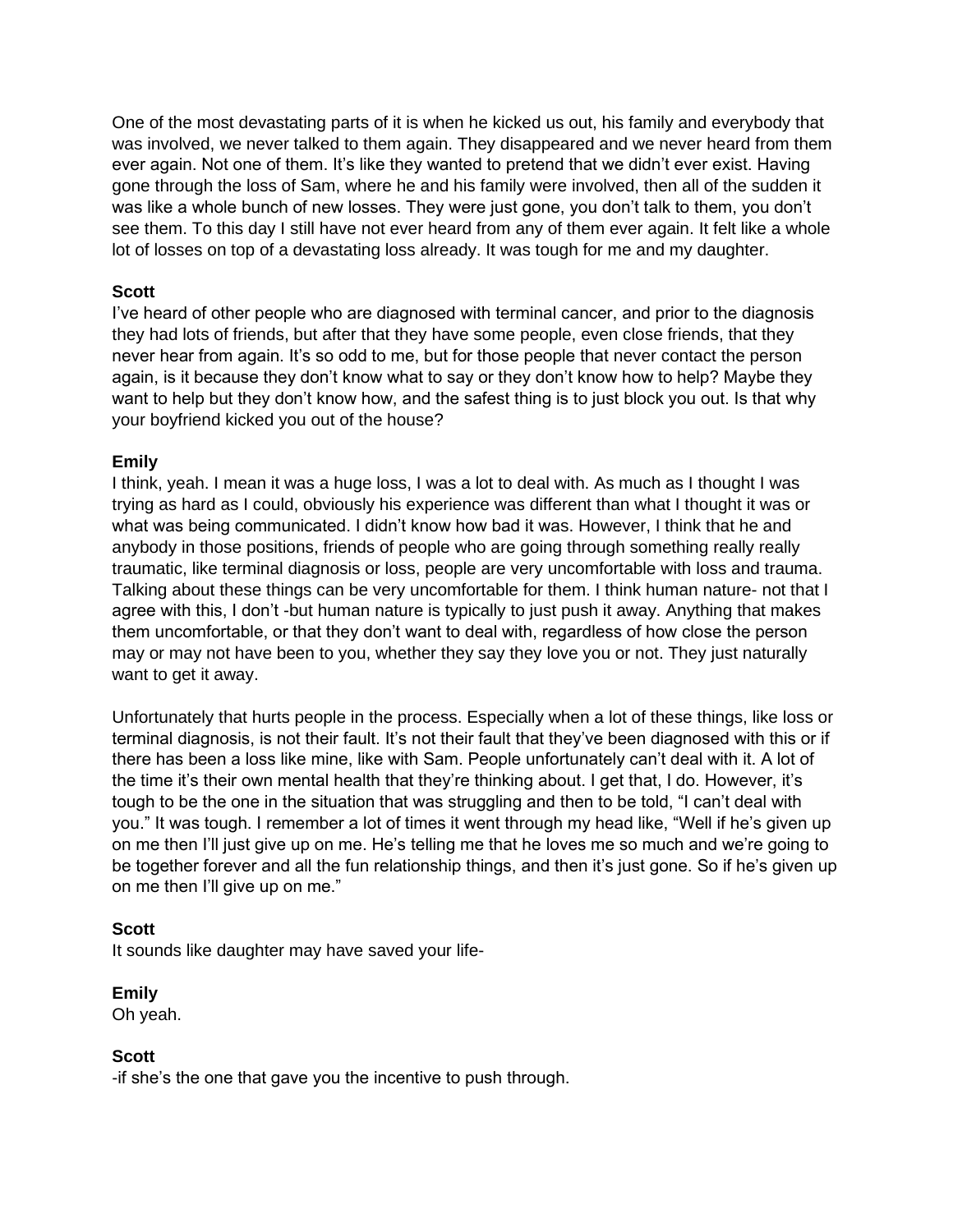## **Emily**

Yeah. She's amazing. She saved my life in more ways than one. It's always just been her and I. Her father left when I was pregnant, so it's just been her and I. We have one of those Gilmore Girls type bonds (laughter). It's special and she's a very very important part of why I'm still here.

## **Scott**

How are you doing today?

## **Emily**

A lot better. A lot better. I spent all last summer with those therapists and my psychiatrists, working on talk therapy and medications. We got my sleep back on track; because it was really struggling for a while. You really, no matter what you're going through, you really can't heal if you can't have sleep. Sleep is so important to being able to process things and heal. We got that under control, and I stayed- so Sam passed February 13th, he was born on the 6th and passed on the 13th -my daughter and I essentially became homeless at the end of May. So we spent the summer with my parents and my friends, just being surrounded by people that love us. Making memories and having fun.

I decided that I wanted to try some new self care things. I got big into meditation and I really value my time when I get to walk my dog. I listen to a lot of podcasts. Oprah's podcast last summer saved my life too (laughter) she's my girl. She was great, she has a lot of really good self care things so that was really helpful. I started running every day. I would just get up and I would run. I wasn't training for anything and I wasn't trying to follow a program, I would just get up and I would run as far as I wanted to as long as I wanted to. Actually that post you saw on Instagram, I had been going for a run that morning and all of the sudden in the middle of the run I just stopped and sat down and wrote that post. I was having a moment and I thought, "I think I know what I want to say now." It was like another therapy for me. It became a time where I could process things for an hour or hour and a half. Every day I knew I had my time to think about whatever I wanted. I remember a few runs. I was running and I was formulating a fictitious letter that I would send to my ex-boyfriend or to his family. Things like that really helped. It helped to have the time to sit and think about that. It was very healing.

## **Scott**

Would you recommend being a surrogate to others that might be considering it?

## **Emily**

It's a tough question considering the outcome of my journey. However, yes. I really would. I believe that the surrogacy program and science, what we can do now is just amazing. The fact that other women can carry a baby for another couple. It's awe inspiring that science has been able to do that. I am a very rare case of this, it is almost next to impossible to find a story like mine, with an ending that wasn't great. Most of them are exactly what you'd expect. There's a baby and everybody's happy and there's pictures and all the great things. All the other surrogates that I became friends with on the website and the agency has a facebook group that's just for the surrogates where everybody chats. All of their stories are that. I guess I would say, don't be scared of my story, I know it's tough but whether it's surrogacy or not, pregnancy and childbirth can be dangerous in some situations. It's not always going to be great, but I would definitely recommend it. Even with the ending that I had, the life experiences and the things that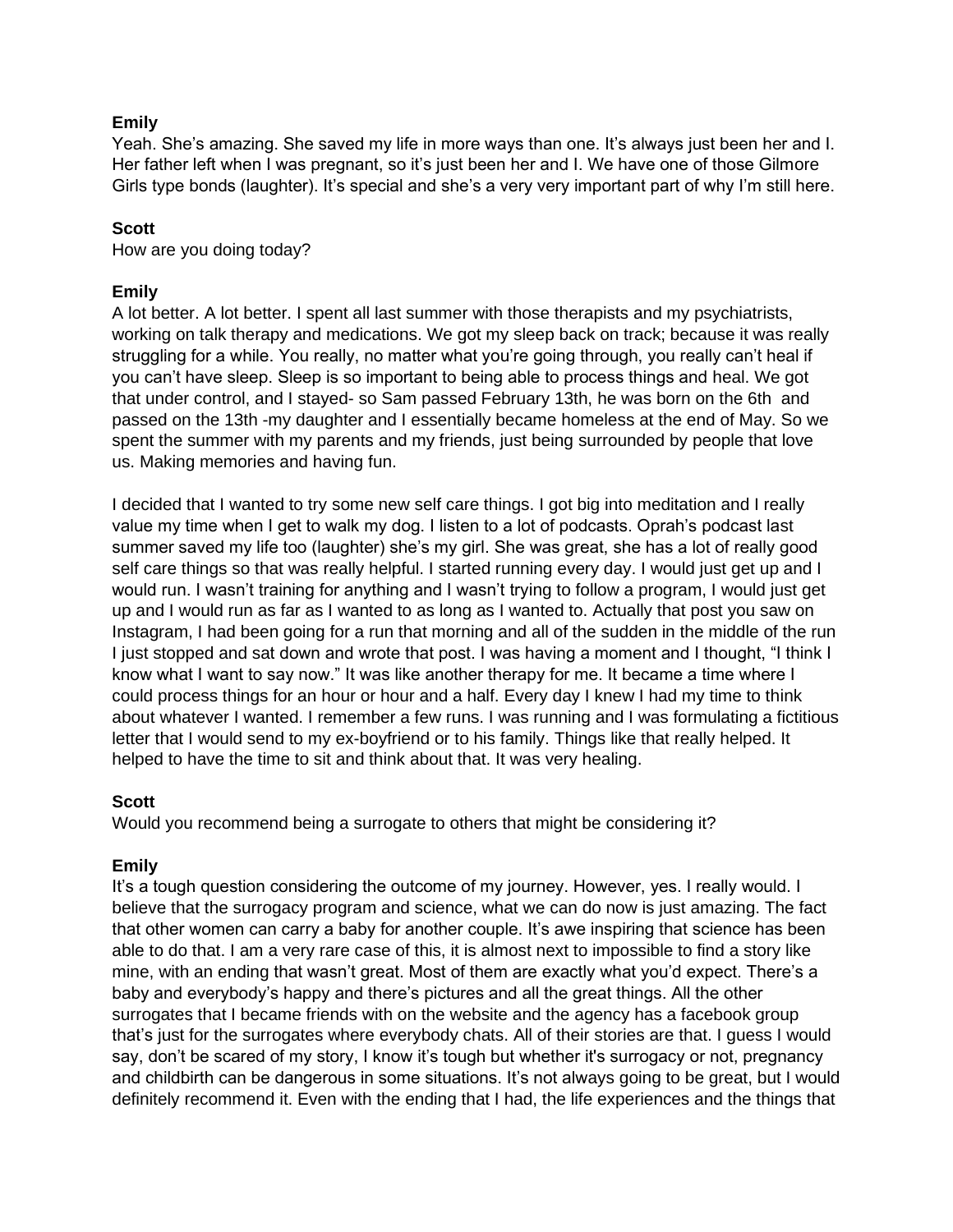I've learned and the friends that I've gained from Sarah and Brady, I would definitely recommend it, yeah.

## **Scott**

Do you think you'll ever do it again?

# **Emily**

I actually offered to do it again, for Sarah and Brady. I had told them that I understood if it didn't fit with what they were looking for, or if they were looking for a different one- apparently the agency that I'd been working with was saying that a lot of other surrogates were a bit timid of the story because of the way it ended. They weren't too keen on working with them because they were too fearful of it, which I get, I understand. I had offered to do it again for them. They had graciously said thank you, but decided that for their own mental health they needed to do a completely new journey and I understand that. I completely understand, I get it. However, that being said, I don't think I would do it again for a completely new couple for a new journey. I think because of the way it went down for me and the way the situation ended, it would be a really tough journey for me mental health wise. I think I would be very scared the whole time. It would be really tough, so I don't think I could do it again.

## **Scott**

It would've been really tough if you had done it again for them as well. You'd be just as scared. I just can't comprehend, what a generous thing for you to offer, to put yourself through that again. That's just amazing.

## **Emily**

I think there was a part of me that thought I still owed them. I had signed up for this and I wanted to give them a child, I wanted to give them a baby. For a long time I didn't think I did, I felt like I still owed them that. With lots of work with my therapists and myself and talking to my psychiatrist, I've come to accept that I did give them what I set out to give them. I did what I set out to do. They had a son, and they will always have Sam. He's always going to be their son. I did what I set out to do, what I originally wanted to do. It just unfortunately had a really tragic ending.

## **Scott**

Well if it was a routine pregnancy and surrogacy, we wouldn't be talking about it on this podcast.

## **Emily**

That's true, that's true. Yeah surrogacy alone is very rare and uncommon. Then attach the tragic story of Sam, it makes it a little bit more rare.

## **Scott**

If someone's interested in learning more to become a surrogate, where do they go? What are some resources that they would find?

## **Emily**

In Canada, you could go to Surrogacy.ca, that's the Canadian agency that I was part of. There's lots of information on there. The girl that runs it, her name is Sally, she's wonderful and has lots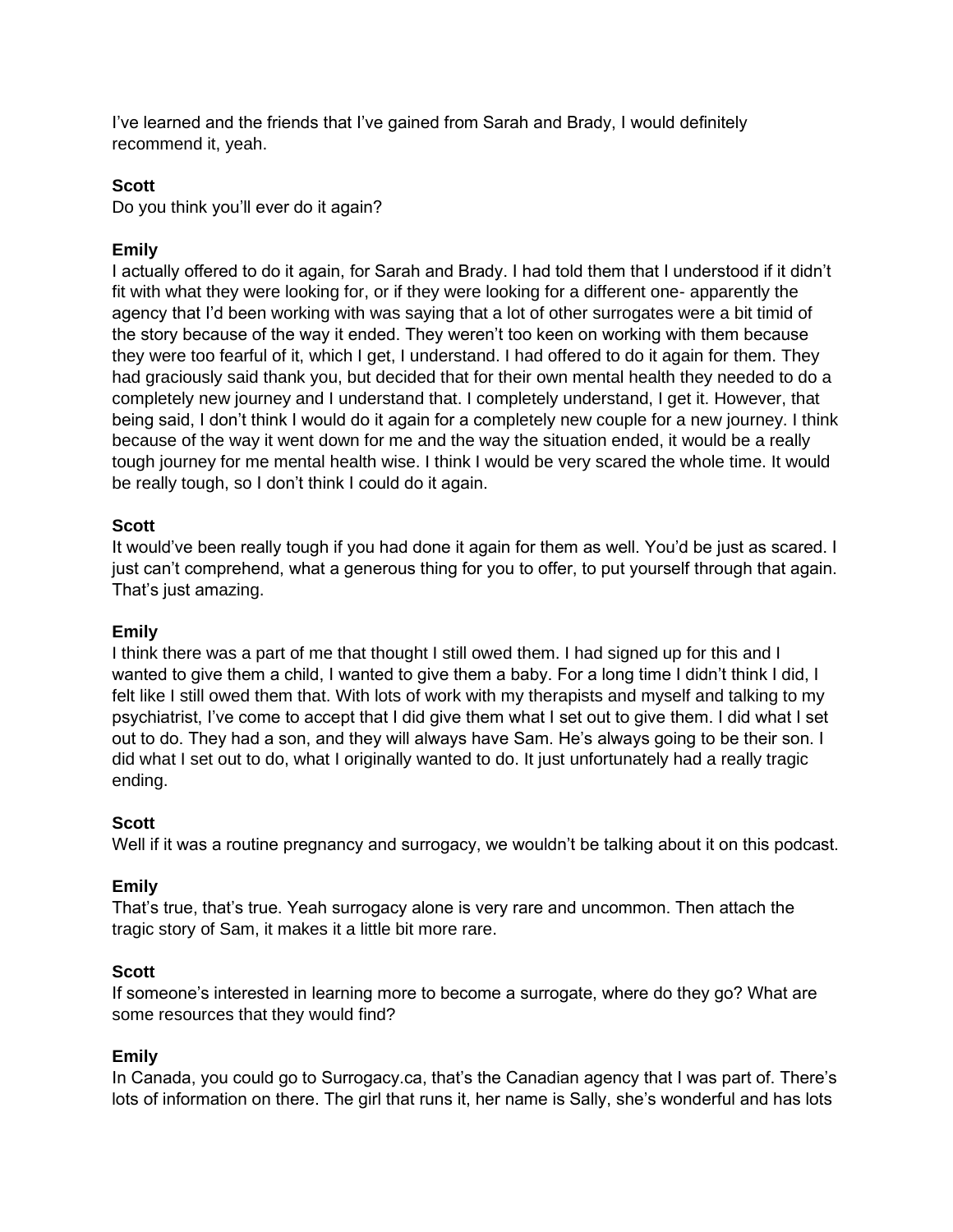of information. She has been a surrogate herself, so it's a great place to get some information about being a surrogate. Or if you're looking to try to find a surrogate, if you're intended parents that are looking for a surrogate in Canada you could go there. International couples do come and apply to these as well. I had couples from Germany, Switzerland, China, Australia, a whole bunch of different places that had contacted me. It's not just for Canadian couples. However it is just for Canadian surrogates. Then in the states, I found one I really liked called Surrogate.com and there's a lot of information on there about it. I also found out that in the U.S. surrogacy laws are governed by state laws, not federal. So it would be different depending what state you're in as to what the laws are surrounding being a surrogate in the U.S. I thought that was interesting. In Canada it's national, it's a federal law, so I found that interesting. Also in the U.S. you would need to budget a bit more money. The average surrogacy in the U.S. they're told to budget about 120,000 to 150,000 dollars from start to finish. Then in Canada it's about 80,000 to 100,000 dollars because of the non compensation.

## **Scott**

Well I think there may be some people that listen to this podcast and find your story to be a good resource as well. Hearing someone that's actually gone through the whole process, in spite of the outcome, I think is going to be helpful to people.

#### **Emily**

\_\_\_\_\_\_\_\_\_\_\_\_

Yeah, for sure. I remember wanting, or hoping, to come across somebody that had been through it while I was going through it and it's tough. So yeah, I'm happy to answer questions or talk to anybody about their journey or whatever they'd like. I'm happy to do that. I'd love to get some more attention to surrogacy and the surrogacy programs. As well as pregnancy and infant loss. It's kind of a taboo topic in the world unfortunately. It's really too bad, because if a child loses a parent, they're considered an orphan. If a spouse loses a partner, they're considered a widow. If a parent loses a child, there's no name for that. It's like we just have to try to forget that it even happened and move on. These losses, whether its miscarriage or neonatal or infant, they're just devastating for parents and families. I really would like to bring some more awareness and just the ability to have open conversation surrounding it. That it's not a taboo topic, that it's ok to talk about these losses, it doesn't have to scare everybody.

In Canada there's a really great resource, it's the PAIL network, Pregnancy and Infant Loss. They have some great resources there, they have support groups. In the U.S. they have BabyStepsFoundation.org. That's a support for pregnancy and infant loss as well. If you're experiencing any of these things, unfortunately, there are some great resources out there and people there to talk to and help you through it. You're not alone. There's tens of thousands of parents every year that go through miscarriage and pregnancy and infant loss. You're not alone, reach out. October is international pregnancy and infant loss awareness month. October 15th is pregnancy and infant loss awareness day. Internationally they try to do what we call "the wave of light" on that day. At 7pm no matter where you are in the world, you light a candle, and you keep it lit for at least an hour. Then every time zone around the world will have a wave of light to remember all of the infants and babies that were lost too soon in the world.

\_\_\_\_\_\_\_\_\_\_\_\_\_\_\_\_\_\_\_\_\_\_\_\_\_\_\_\_\_\_\_\_\_\_\_\_\_\_\_\_\_\_\_\_\_\_\_\_\_\_\_\_\_\_\_\_\_\_\_\_\_\_\_\_\_\_\_\_\_\_\_\_\_\_\_\_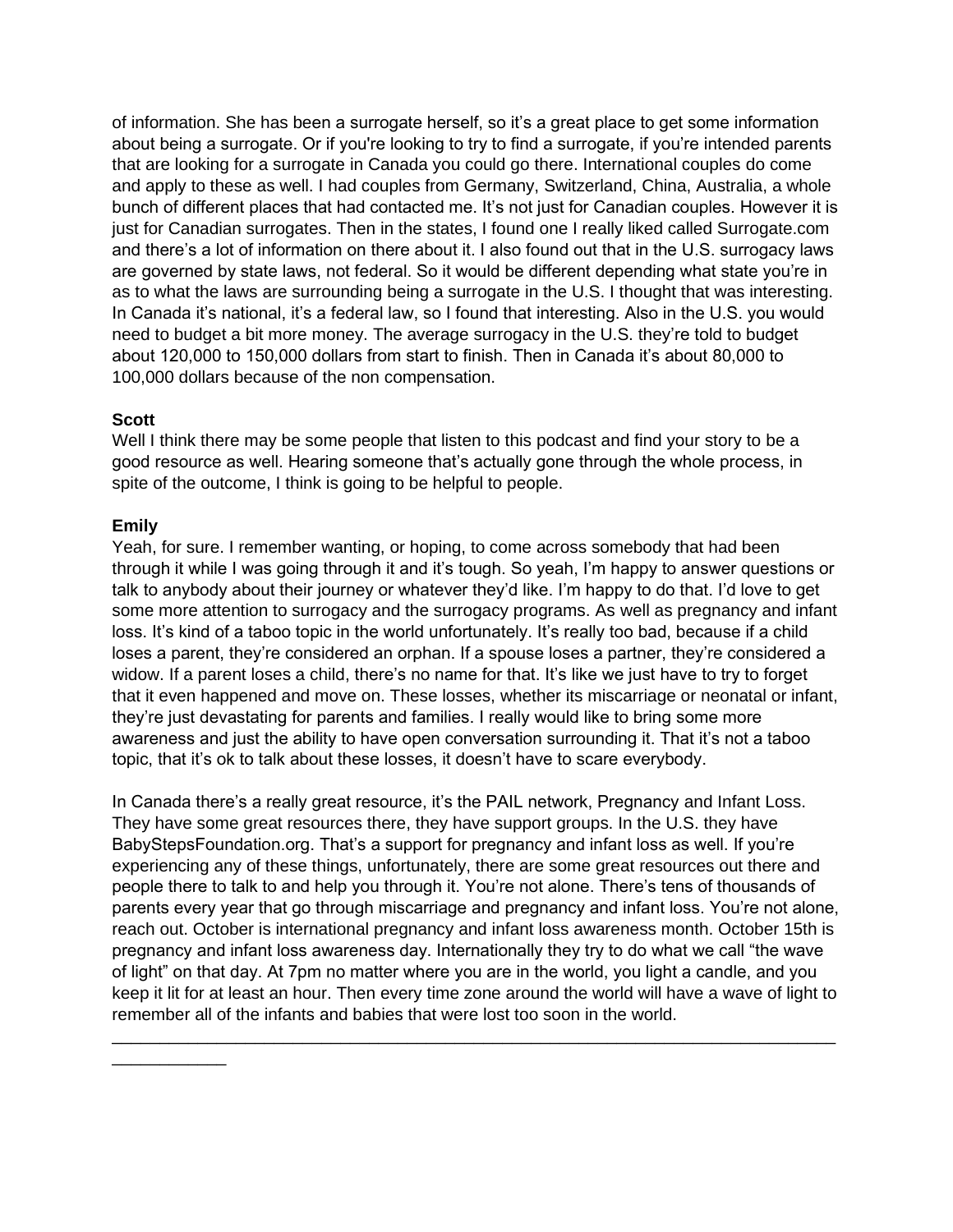If you'd like to contact Emily, her email address will be in the show notes for this episode at WhatWasThatLike.com/90. I'll also have links to the other resources she mentioned. When I planned the date for the release of this episode, here in October of 2021, I had no idea that October is International Pregnancy and Infant Loss Awareness Month. I like how it worked out though!

And in keeping with the pregnancy theme – one week from today we'll have a special bonus episode. This one will be full of listener stories about childbirth. I think you'll enjoy it.

And the newest Raw Audio bonus episode, Raw Audio 18, is live right now and available to \$5 a month Patrons. Not to mention, you get new episodes of this podcast without any ads. In the latest episode –

A woman calls 911 in a panic because her ex-husband is breaking in –

#### **Caller**

Please send somebody! Send somebody right now. I think my ex-husband is going to try to break in the house.

A woman calls 911 because of her deceased husband – but she doesn't quite tell the whole story –

## **911 Dispatch**

Can you get in there with him?

## **Caller**

I've been there trying to do mouth to mouth but he's cold and stiff.

And a woman calls 911 after discovering her deceased mother –

## **911 Dispatch**

How old is your mother?

## **Caller**

Oh God. She's 82. I think she's dead. I think she's been murdered or killed or something.

You can get access to all the 911 Raw Audio bonus episodes by signing up as a supporter at WhatWasThatLike.com/support.

And in the podcast Facebook group recently, we talked about the concept of regret. The question was, have you ever thought about doing something, and decided not to do it, then you later regretted it? I posted my own personal story related to this, and a bunch of listeners posted theirs too. In that group, we love thought-provoking discussions. And we even sometimes talk about the podcast episodes! If you'd like to join us, head over to WhatWasThatLike.com/facebook.